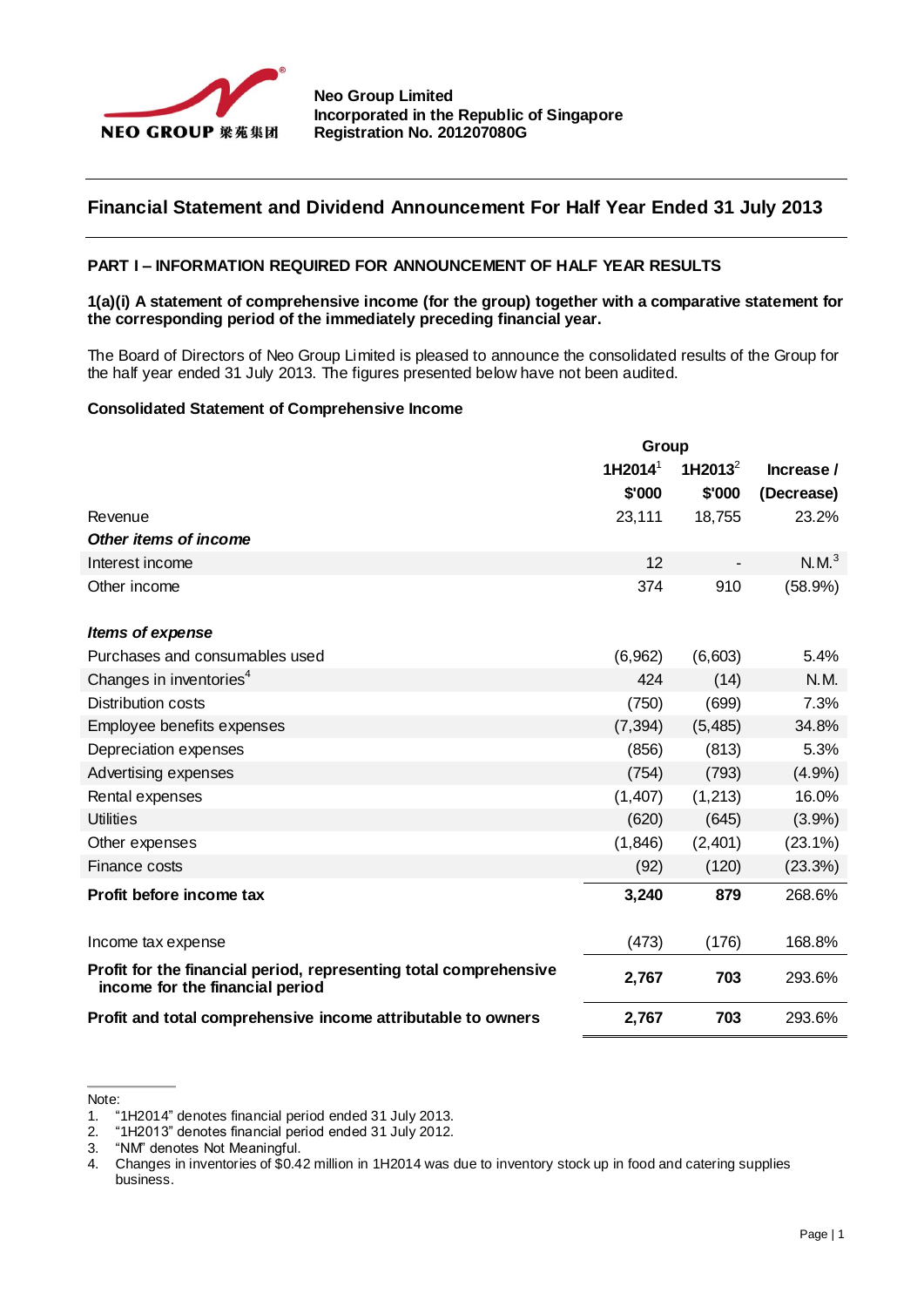# **1(a)(ii) Notes to Statement of Comprehensive Income (for the group)**

Profit before income tax is arrived at after crediting / (charging) the following:

|                                                              | Group  |        |             |
|--------------------------------------------------------------|--------|--------|-------------|
|                                                              | 1H2014 | 1H2013 | Increase /  |
|                                                              | \$'000 | \$'000 | (Decrease)  |
| Advertising sponsorship income                               | 3      | 106    | (97.2%)     |
| Charitable income                                            | 45     |        | N.M.        |
| Gain on disposal of asset held for sale                      |        | 382    | $(100.0\%)$ |
| Gain on disposal of plant and equipment                      | 1      | 201    | (99.5%)     |
| Government grants                                            | 161    | 12     | 1241.7%     |
| Interest income                                              | 12     |        | N.M.        |
| Overprovision of current income tax in prior financial years | 21     |        | N.M.        |
| Rental income                                                | 85     | 140    | (39.3%)     |
| Bad third party trade receivables written-off                | (1)    |        | N.M.        |
| Depreciation expenses                                        | (856)  | (813)  | 5.3%        |
| Finance costs                                                | (92)   | (120)  | (23.3%)     |
| Share issue expenses                                         |        | (826)  | $(100.0\%)$ |
| Plant and equipment written-off                              | (21)   | (58)   | (63.8%)     |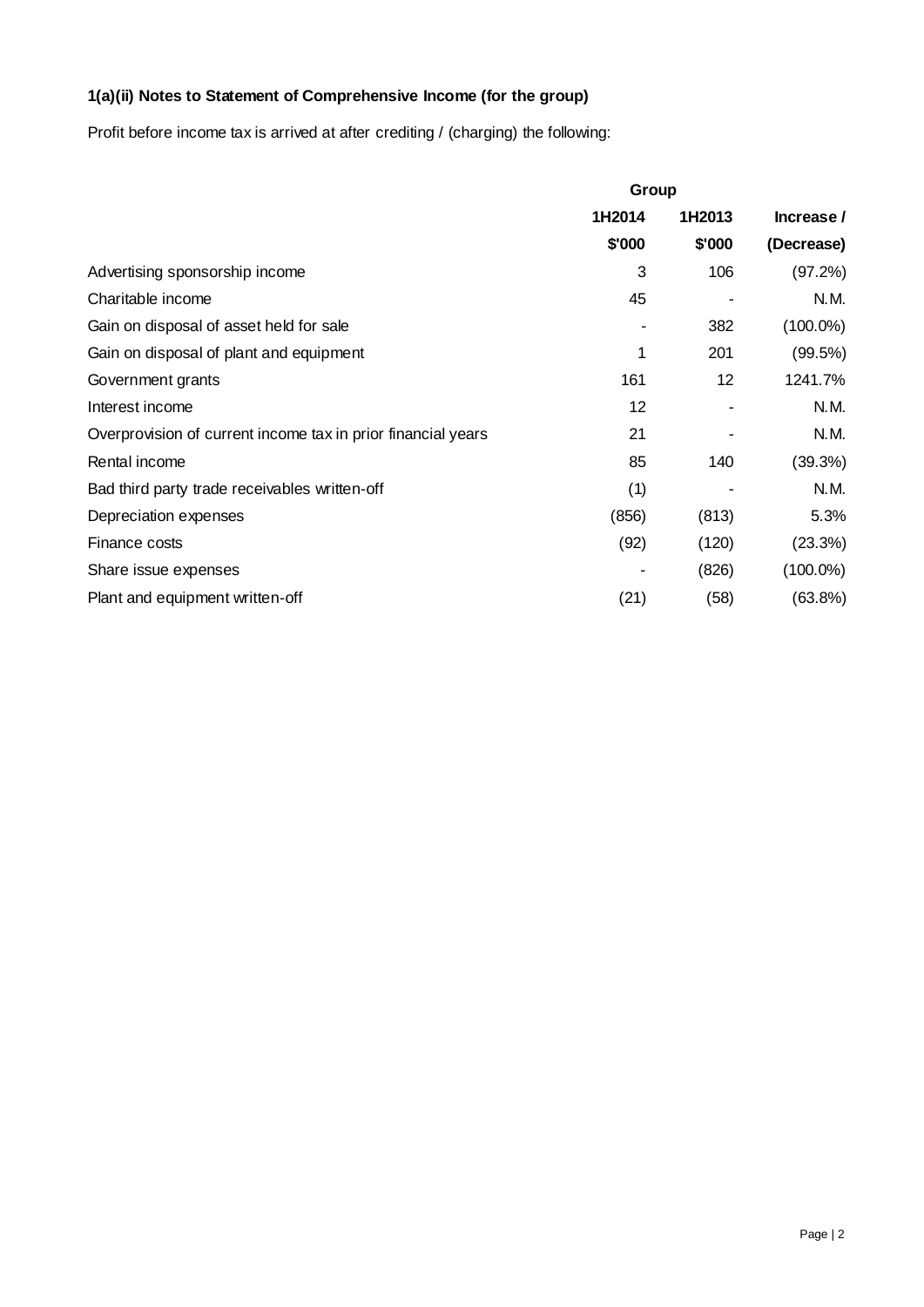**1(b)(i) A Statement of Financial Position (for the issuer and group), together with a comparative statement as at the end of the immediately preceding financial year.**

## **Statements of Financial Position**

|                                                      | Group       |            | Company        |            |
|------------------------------------------------------|-------------|------------|----------------|------------|
|                                                      |             | As at      |                | As at      |
|                                                      | 31/07/2013  | 31/01/2013 | 31/07/2013     | 31/01/2013 |
|                                                      | (Unaudited) | (Audited)  | (Unaudited)    | (Audited)  |
|                                                      | \$'000      | \$'000     | \$'000         | \$'000     |
| <b>Non-current assets</b>                            |             |            |                |            |
| Property, plant and equipment                        | 14,460      | 14,575     | 5              | 6          |
| Investment properties                                | 1,522       | 1,543      |                |            |
| Investment                                           | 900         |            | 2,776          | 1,376      |
|                                                      | 16,882      | 16,118     | 2,781          | 1,382      |
| <b>Current assets</b>                                |             |            |                |            |
| Inventories                                          | 1,120       | 703        |                |            |
| Trade and other receivables                          | 2,301       | 1,882      | 1,123          | 2,607      |
| Prepayments <sup>(a)</sup>                           | 1,887       | 317        | 22             | 29         |
| Cash and cash equivalents                            | 9,601       | 11,733     | 4,818          | 6,006      |
|                                                      | 14,909      | 14,635     | 5,963          | 8,642      |
| Less:                                                |             |            |                |            |
| <b>Current liabilities</b>                           |             |            |                |            |
| Trade and other payables                             | 3,893       | 4,295      | 2,169          | 2,001      |
| Provisions                                           | 150         | 150        |                |            |
| Bank borrowings <sup>(1)</sup>                       | 403         | 785        |                |            |
| Finance lease payables <sup>(2)</sup>                | 222         | 175        |                |            |
| Current income tax payable                           | 1,636       | 1,157      | 128            | 23         |
|                                                      | 6,304       | 6,562      | 2,297          | 2,024      |
| Net current assets                                   | 8,605       | 8,073      | 3,666          | 6,618      |
| Less:                                                |             |            |                |            |
| <b>Non-current liabilities</b>                       |             |            |                |            |
| Bank borrowings <sup>(1)</sup>                       | 6,650       | 6,667      |                |            |
| Deferred tax liabilities                             | 106         | 106        |                |            |
|                                                      | 6,756       | 6,773      | $\blacksquare$ |            |
| Net assets                                           | 18,731      | 17,418     | 6,447          | 8,000      |
| <b>Capital and reserves</b>                          |             |            |                |            |
| Share capital                                        | 6,399       | 6,399      | 6,399          | 6,399      |
| Merger reserves                                      | (326)       | (326)      |                |            |
| Retained earnings                                    | 12,658      | 11,345     | 48             | 1,601      |
| Total equity attributable to owners of the<br>parent | 18,731      | 17,418     | 6,447          | 8,000      |

(a) Prepayments of \$1.89 million include a refundable deposit and stamp duties paid for Enterprise Properties amounting to \$1.57 million.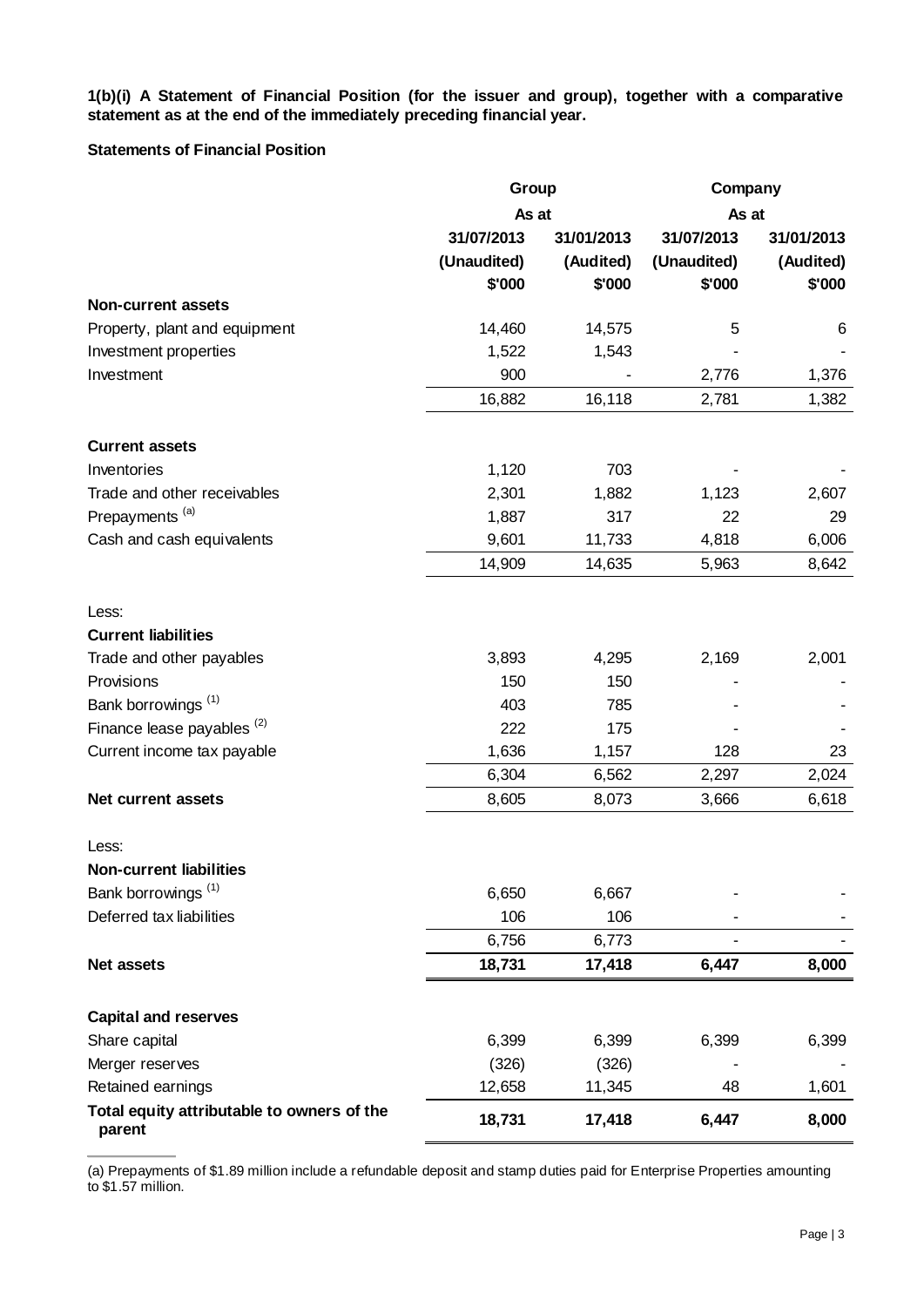# **(ii) Aggregate amount of group's borrowings and debt securities**

**Amount repayable in one year or less, or on demand**

| As at 31-Jul-2013<br>(Unaudited)<br>\$'000 |           | As at 31-Jan-2013<br>(Audited)<br>\$'000 |  |  |
|--------------------------------------------|-----------|------------------------------------------|--|--|
| Secured $(1)(2)$                           | Unsecured | <b>Secured</b><br><b>Unsecured</b>       |  |  |
| 625                                        | ۰         | 960<br>$\overline{\phantom{0}}$          |  |  |

## **Amount repayable after one year**

| As at 31-Jul-2013<br>(Unaudited)<br>\$'000 |           | As at 31-Jan-2013<br>(Audited)<br>\$'000 |  |  |
|--------------------------------------------|-----------|------------------------------------------|--|--|
| Secured <sup>(1)</sup>                     | Unsecured | <b>Secured</b><br>Unsecured              |  |  |
| 6,650                                      | -         | 6,667<br>-                               |  |  |

# **Details of any collaterals:**

As at 31 July 2013, the Group's borrowings comprising bank borrowings and finance lease payables were secured as follows:

## **(1) Bank borrowings**

Bank borrowings of \$0.40 million repayable within one year or less and \$6.65 million repayable after one year are both secured by the legal mortgage on investment properties at 10E Enterprise Road with carrying amount of \$0.85 million, 8A Admiralty Street #06-01 and #06-02 with carrying amount of \$1.10 million, and on land held for development at 30B Quality Road with a total carrying amount of \$8.86 million.

# **(2) Finance lease payables**

The Group's obligations under finance leases of \$0.22 milion are secured by the lessor's title to the leased assets, which have a net book value of \$0.75 million as at the end of the current financial period.

# **(3) Guarantees**

Subsequent to 31 January 2013, the joint and several guarantees of the Directors were released by the bank and were replaced by corporate guarantee provided by Company.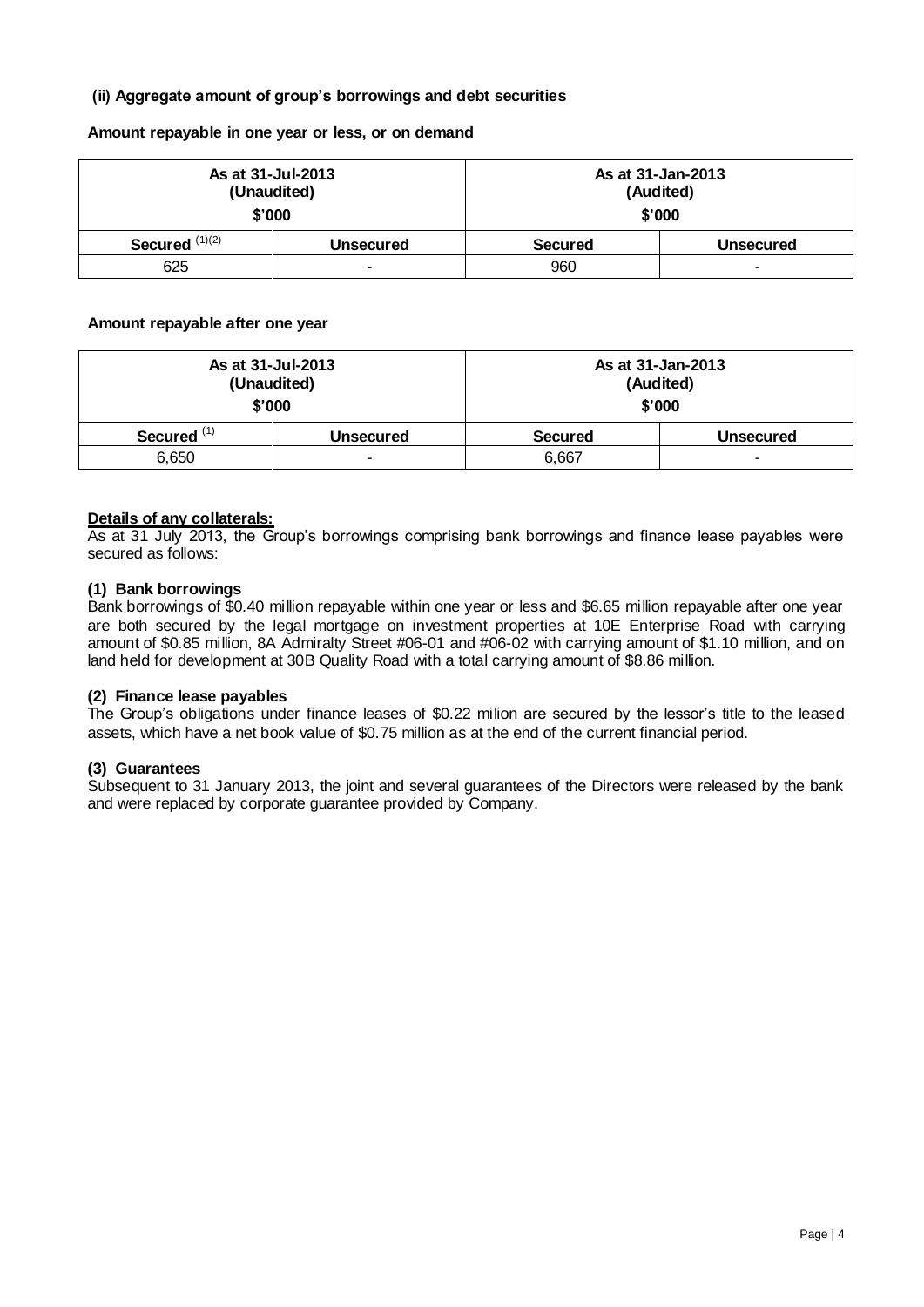**1(c) A statement of cash flows (for the group), together with a comparative statement for the corresponding period of the immediately preceding financial year.**

| <b>Consolidated Statement Of Cash Flows</b>             | 1H2014<br>(Unaudited)<br>\$'000 | 1H2013<br>(Unaudited)<br>\$'000 |
|---------------------------------------------------------|---------------------------------|---------------------------------|
| <b>Operating activities</b>                             |                                 |                                 |
| Profit before income tax                                | 3,240                           | 879                             |
| Adjustments for:                                        |                                 |                                 |
| Depreciation expenses                                   | 856                             | 813                             |
| Bad third party trade receivables written off           | 1                               |                                 |
| Gain on disposal of asset held for sale                 |                                 | (370)                           |
| Gain on disposal of plant and equipment                 | (1)                             | (213)                           |
| Interest expense                                        | 92                              | 120                             |
| Interest income                                         | (12)                            |                                 |
| Plant and equipment written off                         | 21                              | 58                              |
| Operating cash flows before working capital changes     | 4,197                           | 1,287                           |
| Working capital changes:                                |                                 |                                 |
| Inventories                                             | (417)                           | 341                             |
| Trade and other receivables                             | (420)                           | (626)                           |
| Prepayments                                             | (1,571)                         | 51                              |
| Trade and other payables                                | (402)                           | 304                             |
| Cash generated from operations                          | 1,387                           | 1,357                           |
| Income tax paid                                         | (237)                           | (115)                           |
| Income tax refund                                       | 243                             |                                 |
| Net cash from operating activities                      | 1,393                           | 1,242                           |
| <b>Investing activities</b>                             |                                 |                                 |
| Purchase of investment securities                       | (900)                           |                                 |
| Purchase of property, plant and equipment               | (536)                           | (863)                           |
| Addition to investments in subsidiaries                 |                                 | (391)                           |
| Proceeds from disposal of property, plant and equipment | 2                               | 1,264                           |
| Proceeds from disposal of asset held for sale           |                                 | 1,187                           |
| Interest received                                       | 12                              |                                 |
| Net cash (used in)/from investing activities            | (1, 422)                        | 1,197                           |
| <b>Financing activities</b>                             |                                 |                                 |
| Fixed deposit pledged with financial institution        |                                 | (10)                            |
| Proceeds from issuance of shares                        |                                 | 7,100                           |
| Share issue expenses                                    |                                 | (841)                           |
| Repayment of bank borrowings                            | (398)                           | (1,233)                         |
| Repayment of finance lease payables                     | (159)                           | (25)                            |
| Dividends paid                                          | (1, 454)                        | (500)                           |
| Interest paid                                           | (92)                            | (120)                           |
| Net cash (used in)/from financing activities            | (2, 103)                        | 4,371                           |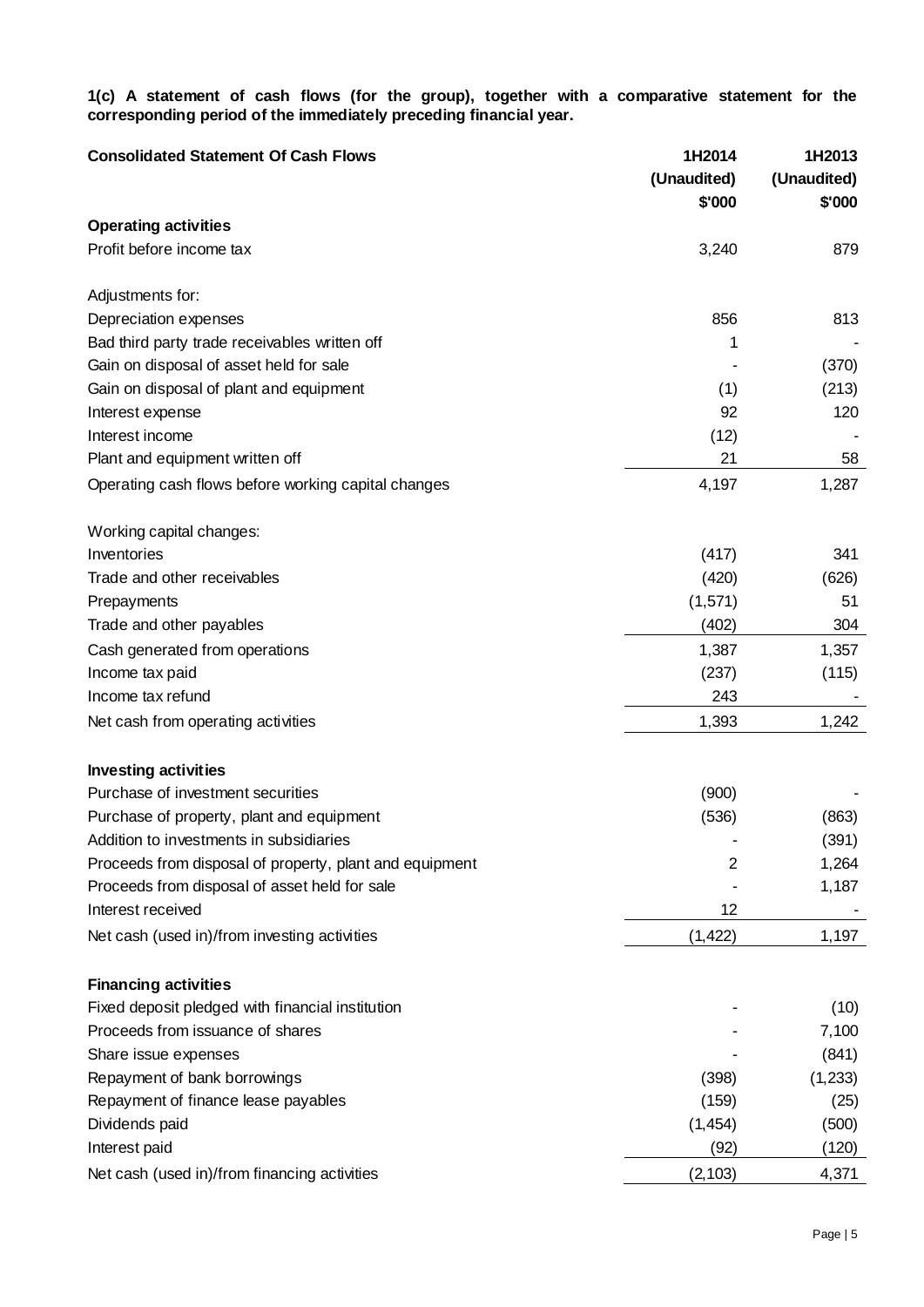| <b>Consolidated Statement Of Cash Flows</b>                              | 1H2014<br>(Unaudited)<br>\$'000 | 1H2013<br>(Unaudited)<br>\$'000 |
|--------------------------------------------------------------------------|---------------------------------|---------------------------------|
| Net change in cash and cash equivalents                                  | (2, 132)                        | 6,810                           |
| Cash and cash equivalents at beginning of financial year                 | 11,682                          | 3,437                           |
| Cash and cash equivalents at end of financial period                     | 9,550                           | 10,247                          |
| Cash and cash equivalents comprise:                                      |                                 |                                 |
| Cash on hand and at bank                                                 | 9,550                           | 10,247                          |
| Fixed deposits                                                           | 51                              | 51                              |
| Cash and cash equivalents as per statements of financial position        | 9,601                           | 10,298                          |
| Less: fixed deposit pledged with financial institution                   | (51)                            | (51)                            |
| Cash and cash equivalents as per consolidated statement of cash<br>flows | 9,550                           | 10,247                          |

**1(d)(i) A statement (for the issuer and group) showing either (i) all changes in equity or (ii) changes in equity other than those arising from capitalisation issues and distributions to shareholders, together with a comparative statement for the corresponding period of the immediately preceding financial year.**

# **Consolidated Statement of Changes in Equity**

| Group                                                  | <b>Share</b><br>capital<br>\$'000 | <b>Merger</b><br>reserves<br>\$'000 | <b>Retained</b><br>earnings<br>\$'000 | <b>Total equity</b><br><b>Attributable</b><br>to owners<br>\$'000 |
|--------------------------------------------------------|-----------------------------------|-------------------------------------|---------------------------------------|-------------------------------------------------------------------|
| <b>Current period</b><br>Balance at 1 February 2013    | 6,399                             | (326)                               | 11,345                                | 17,418                                                            |
| Profit for the financial period                        |                                   |                                     | 2,767                                 | 2,767                                                             |
| Total comprehensive income for the financial<br>period |                                   |                                     | 2,767                                 | 2,767                                                             |
| Contribution by and distribution to owners:            |                                   |                                     |                                       |                                                                   |
| <b>Dividends</b>                                       |                                   |                                     | (1, 454)                              | (1, 454)                                                          |
| <b>Total transactions with owners</b>                  |                                   |                                     | (1, 454)                              | (1, 454)                                                          |
| Balance at 31 July 2013                                | 6,399                             | (326)                               | 12,658                                | 18,731                                                            |
| Previous period<br>Balance at 1 February 2012          | 650                               | 100                                 | 9,531                                 | 10,281                                                            |
| Profit for the financial period                        | $\blacksquare$                    |                                     | 703                                   | 703                                                               |
| Total comprehensive income for the financial<br>period |                                   |                                     | 703                                   | 703                                                               |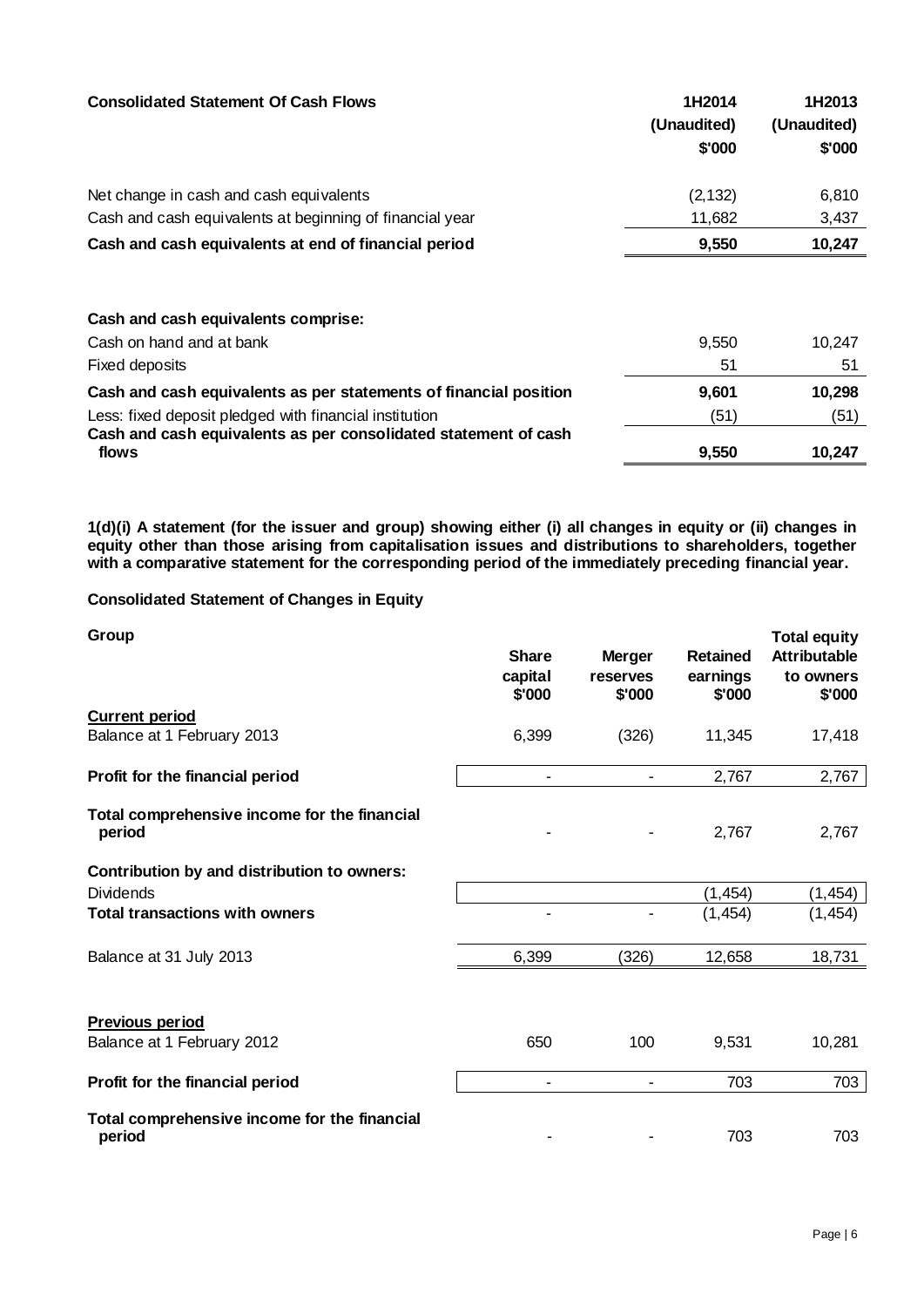| Group                                                                  | <b>Share</b><br>capital<br>\$'000 | <b>Merger</b><br>reserves<br>\$'000 | <b>Retained</b><br>earnings<br>\$'000 | <b>Total equity</b><br><b>Attributable</b><br>to owners<br>\$'000 |
|------------------------------------------------------------------------|-----------------------------------|-------------------------------------|---------------------------------------|-------------------------------------------------------------------|
| Contribution by and distribution to owners:                            |                                   |                                     |                                       |                                                                   |
| Issuance of subscriber share at incorporation of the<br>Company        |                                   |                                     |                                       |                                                                   |
| Issuance of ordinary shares pursuant to the<br>restructuring exercise  | 499                               |                                     |                                       | 499                                                               |
| Restructuring exercise                                                 | (650)                             | (426)                               |                                       | (1,076)                                                           |
| Issuance of ordinary shares pursuant to the initial<br>public offering | 6,600                             |                                     |                                       | 6,600                                                             |
| Share issue expenses                                                   | (826)                             |                                     |                                       | (826)                                                             |
| <b>Dividends</b>                                                       |                                   |                                     | (500)                                 | (500)                                                             |
| <b>Total transactions with owners</b>                                  | 5,624                             | (426)                               | (500)                                 | 4,698                                                             |
| Balance at 31 July 2012                                                | 6,274                             | (326)                               | 9,734                                 | 15,682                                                            |
|                                                                        |                                   |                                     |                                       |                                                                   |

# **Statement of Changes in Equity**

| Company                                                             | <b>Share</b><br>capital<br>\$'000 | <b>Retained</b><br>earnings<br>\$'000 | <b>Total equity</b><br><b>Attributable</b><br>to owners<br>\$'000 |
|---------------------------------------------------------------------|-----------------------------------|---------------------------------------|-------------------------------------------------------------------|
| <b>Current period</b>                                               |                                   |                                       |                                                                   |
| Balance at 1 February 2013                                          | 6,399                             | 1,601                                 | 8,000                                                             |
| Loss for the financial period                                       |                                   | (99)                                  | (99)                                                              |
| Total comprehensive income for the financial period                 |                                   | (99)                                  | (99)                                                              |
| Contribution by and distribution to owners:                         |                                   |                                       |                                                                   |
| <b>Dividends</b>                                                    | $\blacksquare$                    | (1, 454)                              | (1, 454)                                                          |
| <b>Total transactions with owners</b>                               |                                   | (1, 454)                              | (1, 454)                                                          |
| Balance at 31 July 2013                                             | 6,399                             | 48                                    | 6,447                                                             |
| Previous period                                                     |                                   |                                       |                                                                   |
| Balance at 1 February 2012                                          | <b>NA</b>                         | <b>NA</b>                             | <b>NA</b>                                                         |
| Loss for the financial period                                       | -                                 | (447)                                 | (447)                                                             |
| Total comprehensive income for the financial period                 |                                   | (447)                                 | (447)                                                             |
| Contribution by and distribution to owners:                         |                                   |                                       |                                                                   |
| Issuance of subscriber share at incorporation of the Company        | 1                                 |                                       |                                                                   |
| Issuance of ordinary shares pursuant to the restructuring exercise  | 499                               |                                       | 499                                                               |
| Issuance of ordinary shares pursuant to the initial public offering | 6,600                             |                                       | 6,600                                                             |
| Share issue expenses                                                | (826)                             | ٠                                     | (826)                                                             |
| <b>Total transactions with owners</b>                               | 6,274                             |                                       | 6,274                                                             |
| Balance at 31 July 2012                                             | 6,274                             | (447)                                 | 5,827                                                             |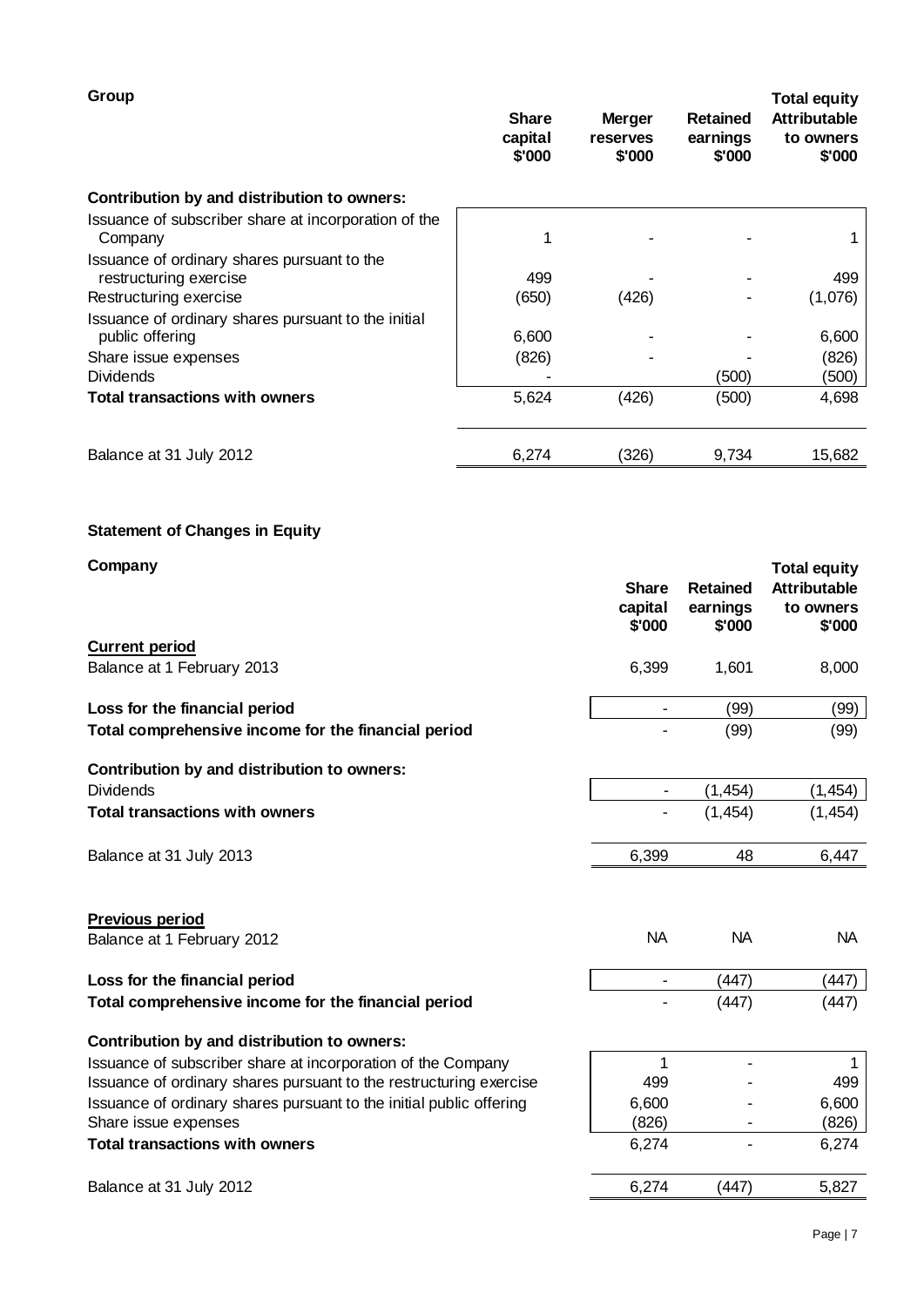**1(d)(ii) Details of any changes in the company's share capital arising from rights issue, bonus issue, share buy-backs, exercise of share options or warrants, conversion of other issues of equity securities, issue of shares for cash or as consideration for acquisition or for any other purpose since the end of the previous period reported on. State also the number of shares that may be issued on conversion of all the outstanding convertibles as at the end of the current financial period reported on and as at the end of the corresponding period of the immediately preceding financial year.**

There were no changes in the share capital of the Company in 1H2014.

**1(d)(iii) To show the total number of issued shares excluding treasury shares as at the end of the current period and as at the end of the immediately preceding year.**

|                                                         | Company<br>As at |             |
|---------------------------------------------------------|------------------|-------------|
|                                                         | 31/07/2013       | 31/01/2013  |
| Total number of issued shares excluding treasury shares | 144.000.000      | 144.000.000 |

**1(d)(iv) A statement showing all sales, transfers, disposal, cancellation and/or use of treasury shares as at the end of the current financial yearreported on.**

Not Applicable.

**2. Whether the figures have been audited or reviewed and in accordance with which auditing standard or practice.**

The figures have not been audited nor reviewed by the Company's auditors.

## **3. Where the figures have been audited or reviewed, the auditors' report (including any qualifications or emphasis of a matter).**

Not Applicable.

## **4. Whether the same accounting policies and methods of computation as in the issuer's most recently audited annual financial statements have been applied.**

The financial results for the current period have been prepared using the same accounting policies and methods of computation as presented in the Group's most recently audited financial statement for the financial year ended 31 January 2013.

**5. If there were any changes in the accounting policies and methods of computation, including any required by an accounting standard, what has changed, as well as the reasons for, and the effect of, the change.**

Not Applicable.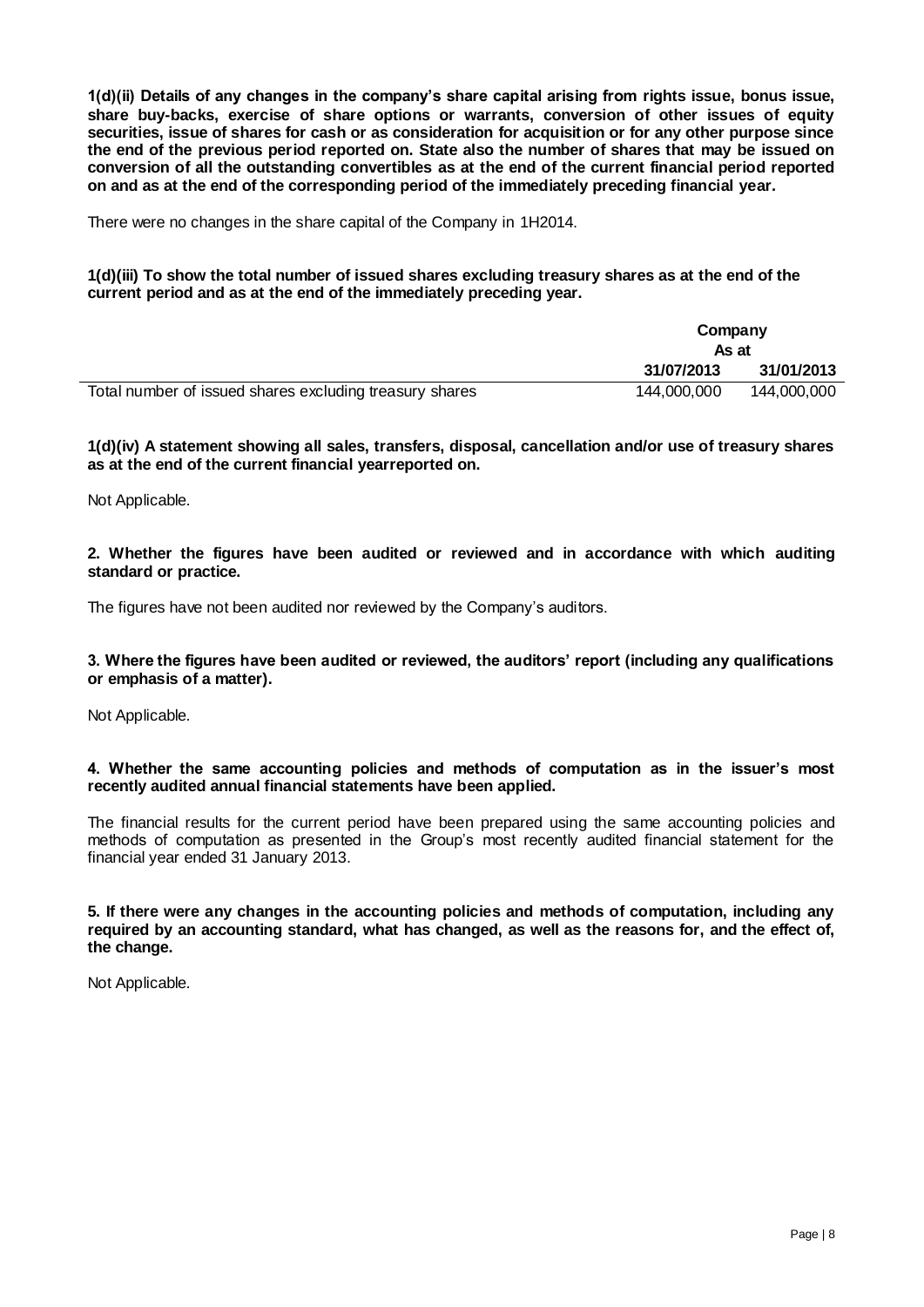**6. Earnings per ordinary share of the company for the current period reported on and the corresponding period of the immediately preceding financial year, after deducting any provision for preference dividends.**

| Earnings per share ("EPS")                                                                    | Group<br>As at            |                           |
|-----------------------------------------------------------------------------------------------|---------------------------|---------------------------|
|                                                                                               | 31/07/2013<br>(Unaudited) | 31/07/2012<br>(Unaudited) |
| Profit attributable to owners of the parent (\$'000)                                          | 2,767                     | 703                       |
| Weighted average number of ordinary shares (1)                                                | 144,000,000               | 50,659,092                |
| Basic and diluted EPS based on weighted average number of ordinary shares<br>(cents) $(1)(2)$ | 1.92                      | 1.39                      |

Note:

- (1) The calculation for the basic and diluted EPS for the respective financial years is based on the weighted average number of ordinary shares in issue during the period.
- (2) The basic and diluted EPS were the same as the Group did not have any potentially dilutive instruments during the period.

## **7. Net asset value (for the issuer and group) per ordinary share based on issued share capital of**

**(a) current period reported on; and** 

**(b) immediately preceding financial year.**

|                                | Group                     |                         | Company                   |                         |
|--------------------------------|---------------------------|-------------------------|---------------------------|-------------------------|
| Net asset value ("NAV")        | As at                     |                         | As at                     |                         |
|                                | 31/07/2013<br>(Unaudited) | 31/01/2013<br>(Audited) | 31/07/2013<br>(Unaudited) | 31/01/2013<br>(Audited) |
|                                |                           |                         |                           |                         |
| NAV (\$'000)                   | 18,731                    | 17.418                  | 6,447                     | 8,000                   |
|                                |                           |                         |                           |                         |
| Number of ordinary shares      | 144,000,000               | 144,000,000             | 144,000,000               | 144,000,000             |
|                                |                           |                         |                           |                         |
| NAV per ordinary share (cents) | 13.0                      | 12.1                    | 4.5                       | 5.6                     |

**8. A review of the performance of the group, to the extent necessary for a reasonable understanding of the group's business. It must include a discussion of the following:**

- **(a) any significant factors that affected the turnover, costs, and earnings of the group for the current financial period reported on, including (where applicable) seasonal or cyclical factors; and**
- **(b) any material factors that affected the cash flow, working capital, assets or liabilities of the group during the current period reported on.**

## **Review of the performance 8(a) Consolidated Statement of Comprehensive Income**

## Revenue

For the financial period ended 31 July 2013 (**"1H2014"**), the Group registered \$23.11 million in revenue, as compared to \$18.76 million in the previous corresponding financial period (**"1H2013"**). The increase in the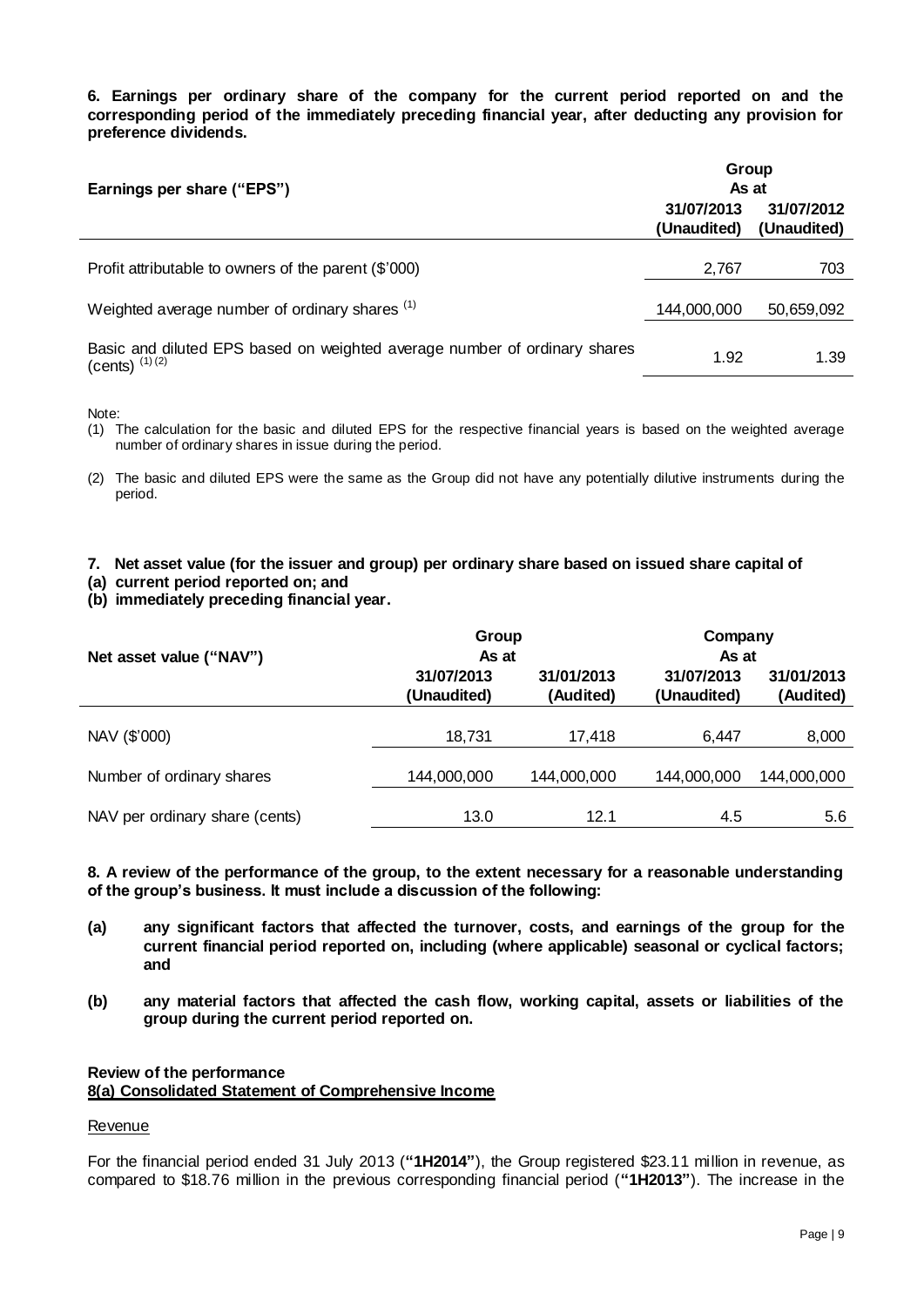Group's revenue by approximately \$4.35 million or 23.2% was mainly attributable to the growth in the Food Catering Business by \$3.77 million or 28.0% which resulted from an increase in the social catering events during the period, as well as contributions from the corporate and government sectors.

The revenue of the Food Retail Business also increased by \$0.58 million or 11.0% from \$5.29 million in 1H2013 to \$5.87 million in 1H2014. This was mainly driven by a growth in the delivery sales and same outlet sales. There was an increase of \$0.27 million or 61.4% in delivery dales and \$0.55 million or 13.5% increase in same outlet sales in 1H2014 compared to 1H2013.

### Other income

Other income in 1H2014 was \$0.37 million as compared to \$0.91 million in 1H2013. The decrease of approximately \$0.54 million or 58.9% was mainly due to a one-time gain of \$0.20 million on disposal of a leasehold property and \$0.38 million on a disposal of asset held for sale both of which happened in 1H2013.

#### Purchases and consumables used

Purchases and consumables used increased by approximately \$0.36 million or 5.4.% from \$6.60 million in 1H2013 to \$6.96 million in 1H2014. The increase was primary due to an increase in the overall sales revenue and an increased in food cost and consumables expenses due to inflation. While revenue increased by 23.2% in 1H2014, the purchases and consumables increased at a lower rate of 5.4% as compared to 1H2013 as there was better cost control in the food catering business.

#### Distribution costs

Distribution costs increased marginally by \$0.05 million or 7.3% to \$0.75 million in 1H2014 as compared to \$0.70 million in 1H2013. This was mainly due to part-time and sub-contracted drivers being hired to support the increase in the social catering events, as well as the coporate and government sectors during the period.

#### Employee benefits expenses

Employee benefits expenses increased by approximately \$1.91 million or 34.8% to \$7.39 million in 1H2014 as compared to \$5.48 million in 1H2013. This was largely due to a planned addition of headcounts in Logistic, Sales and Procurement functions to support the business growth, adjustments made to the salary packages for the senior management before IPO which were afterwards reinstated and reflected in this period, the impact from post-government levy on foreign workers, revision of salaries to match prevailing market rates, compliance fees including directors' fees as well as provision of bonuses during the period.

#### Advertising expenses

Advertising expenses decreased by \$0.04 million or 4.9% from \$0.79 million in 1H2013 to \$0.75 million in 1H2014 primary due to more targeted marketing strategies and a controlled brochure distribution.

#### Rental expenses

Rental expenses increased by \$0.19 million or 16.0% from \$1.21 million in 1H2013 to \$1.41 million in 1H2014. This was mainly due to an increase in land rent paid for 30B Quality Road, rental of vehicles and rental of coldrooms.

#### **Utilities**

Utilities decreased by approximately \$0.03 million or 3.9% from \$0.65 million in 1H2013 to \$0.62 million in 1H2014.This was primarily due to various costs saving strategies implemented to the Operations and Logistic departments to better monitor the usage of water and electricity consumption. In addition, the electricity tariffs were also lowered during the period.

#### Other expenses and finance costs

Other expenses decreased by \$0.55 million or 23.1% from \$2.40 million in 1H2013 to \$1.85 million in 1H2014. In 1H2013, other expenses excluding the one time IPO expenses of \$0.83 million was \$1.57 million. As a result, other expenses in 1H2014 increased by \$0.28 million or 17.8% as compared to 1H2013. This is largely attributed to the increase in professional and legal fee, credit card charges and travelling expenses.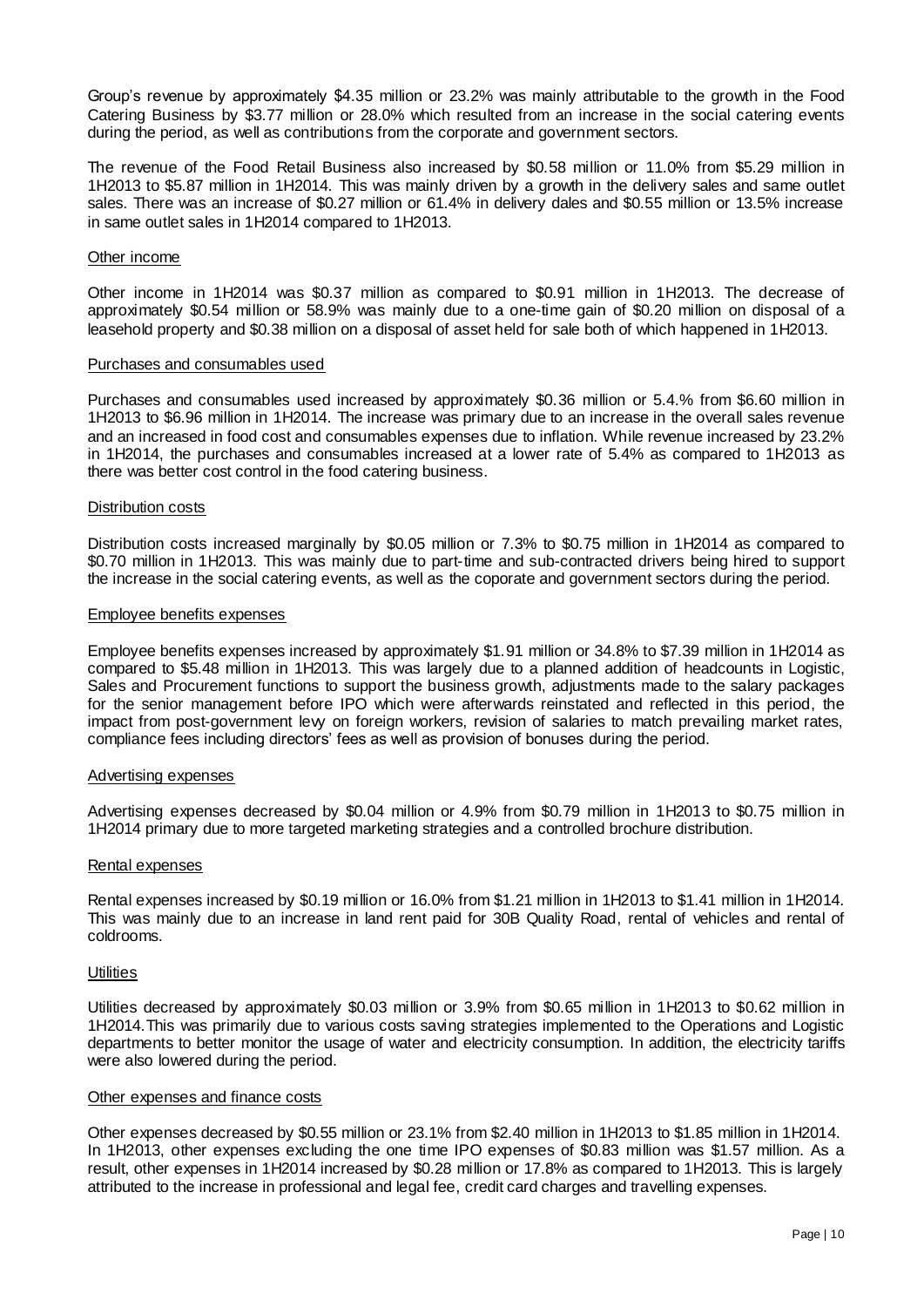Finance costs decreased by approximately \$0.03 million or 23.3% from \$0.12 million in 1H2013 to \$0.09 million in 1H2014. This was mainly due to the refinancing of mortgage loan on leasehold properties purchased.

## Profit before income tax

The Group's profit before income tax increased by \$2.36 million or 268.6% from \$0.88 million in 1H2013 to \$3.24 million in 1H2014. The increase was mainly due to a stronger operating profit contribution from Food Catering Business despite a significant increase in employee benefits and rental expenses.

#### Profit after income tax

The Group posted a significant increase of 293.6% or \$2.07 million in the profit after income tax from \$0.70 million in 1H2013 as compared to a profit after income tax of \$2.77 million in 1H2014.

## **8(b-1) Statement of Financial Position**

#### Non-current assets

The Group's non-current assets increased by \$0.76 million from \$16.12 million as at 31 January 2013 to \$16.88 million as at 31 July 2013. This comprises an investment of \$0.90 million in the shares of Singapore Kitchen Equipment Group in 1H2014 and depreciation expenses provided for both property, plant and equipment and Investment properties of approximately \$0.11 million and \$0.02 million in 1H2014 respectively.

#### Current assets

The Group's current assets increased by \$0.27 million from \$14.64 mi llion as at 31 January 2013 to \$14.91 million as at 31 July 2013.This was mainly due to an increase in inventories of approximately \$0.42 million due to a higher inventory level held in the Food and Catering Supplies Business. An increase in prepayments of approximately \$1.57 million due to a refundable deposit and stamp duties of 5 units of leasehold properties paid to and held by the Singapore Academy Of Law as stakeholders pending the completion of the sale and purchase of the properties.

#### Current liabilities

The Group's current liabilities decreased by \$0.26 million from \$6.56 million as at 31 January 2013 to \$6.30 million as at 31 July 2013. This was mainly attributed to a decrease of \$0.40 million in trade and other payables and a decrease of \$0.38 million in current bank borrowings. An increase in current finance lease payable of \$0.05 million due to the addition of vehicles purchased during the period and an increase of \$0.48 million in current income tax payable due to the provision made for the 1H2014 profit.

#### Non-current liabilities

The Group's non-current liabilities decreased by \$0.01 from \$6.77 million as at 31 January 2013 to \$6.76 million as at 31 July 2013. This was mainly due to the reclassification of non-current bank borrowings for the leasehold properties.

The Group has a positive working capital of \$8.61 million as at 31 July 2013 as compared to \$8.07 million as at 31 January 2013.

## **8(b-2) Consolidated Statement of Cash Flows**

Net cash inflow generated from operating activities amounted to \$1.39 million in 1H2014. This was mainly resulted from operating cash inflow before movements in working capital of \$4.20 million, an increase in net working capital of \$2.81 million and income tax paid of \$0.24 million off set by a tax refund.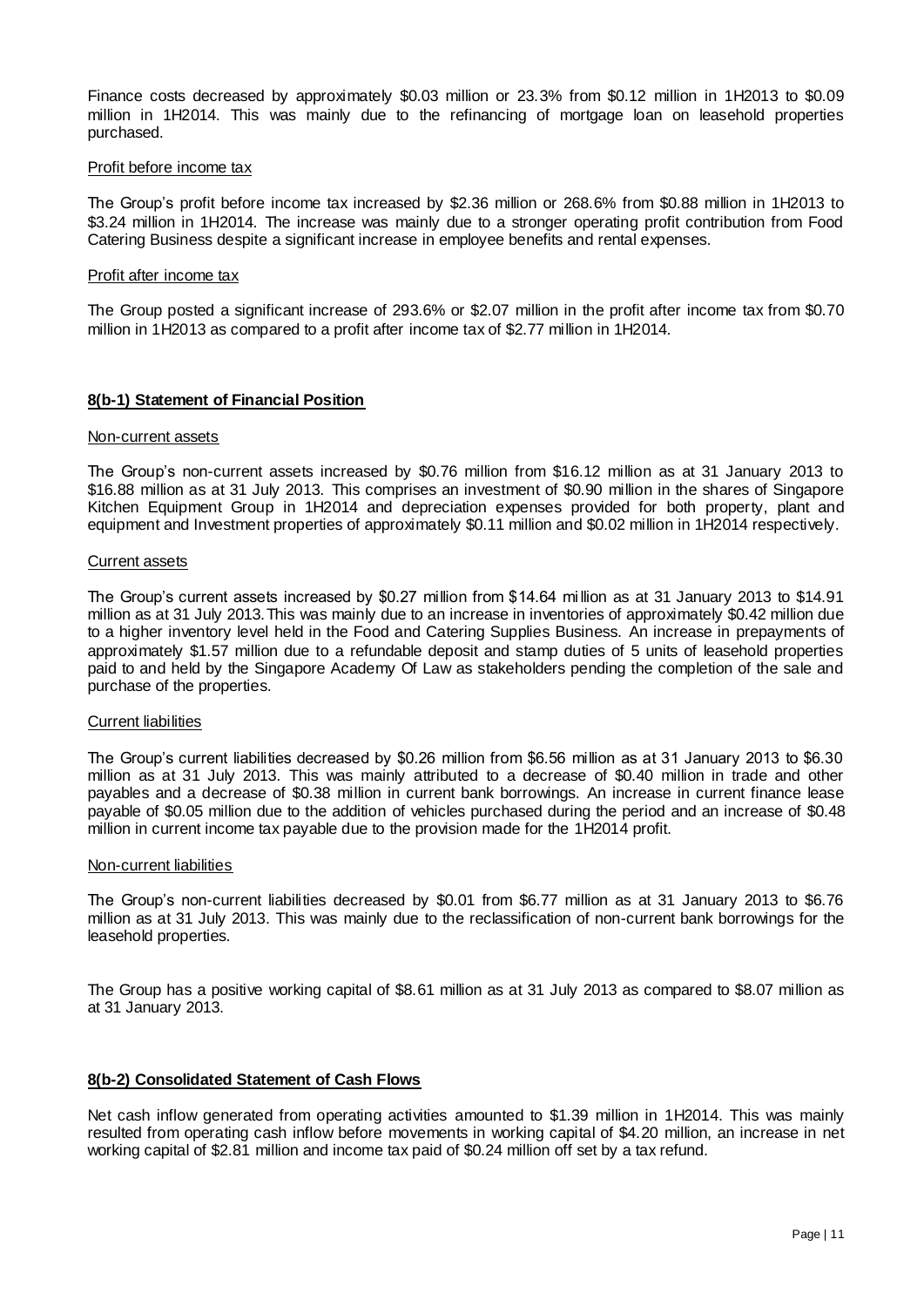The increase in net working capital comprised mainly, an increase in prepayments of approximately \$1.57 million, a decrease in trade and other payables of approximately \$0.40 million, an increase in inventories of approximately \$0.42 million and an increase in trade and other receivables of \$0.42 million.

Net cash used in investing activities amounted to \$1.42 million in 1H2014. This was mainly attributed to the acquisition of investment security of \$0.90 million and the purchase of property, plant and equipment of approximately \$0.53 million.

Net cash used in financing activities amounted to \$2.10 million in 1H2014. This was mainly attributed to the repayment of bank borrowings of approximately \$0.40 million, repayment of finance lease payable of \$0.16 million, dividends payment of \$1.45 million and interest payment of \$0.09 million.

Consequent to the above factors, the net decrease in cash and cash equivalents during 1H2014 was \$2.13 million.

## **9. Where a forecast, or a prospect statement, has been previously disclosed to our shareholders, any variance between it and the actual results.**

The financial performance of the Group for 1H2014 is generally in line with what has disclosed in the FY2013 result announcement ended 31 January 2013.

## **10. A commentary at the date of the announcement of the significant trends and competitive conditions of the industry in which the group operates and any known factors or events that may affect the group in the next reporting period and the next 12 months.**

The outlook of the industry in which it operates is expected to remain positive.

With the corporate catering segment occupying two-third of the local events catering industry which is worth \$300m<sup>1</sup>, the Group will aggressively expand our corporate sales force to capture more market share. The Group targets to cover wider market segments by creating new catering brands and new celebration concepts.

As for its Food Retail Business, the Group will continue to pursue its expansion plan. It will open more outlets locally as well as venture into overseas markets through franchising or licensing. It has since inked a 5-year licence agreement with an Indonesian company, P.T Umi Sushi Indonesia to launch three "umisushi" food retail stores in the in the Special Central Region of Jakarta, Indonesia. It will continue to seek collaborations with committed overseas partners when it participates in an upcoming franchise exhibition in October 2013. Beyond "umisushi", the Food Retail Business will develop and launch new concepts that complement its existing offering in calendar year 2014.

As for the Food and Catering Supplies Business, the Group will continue its growth by extending its trading services to third parties.

Barring unforeseen circumstances, the Group expects to be profitable for the rest of the FY2014.

# **11. Dividend**

**(a) Current Financial Period Reported On**

# **Any dividend declared for the current financial period reported on?**

Yes.

 $\overline{a}$ 

<sup>1</sup> Based on a report entitled, "Events Catering Services Singapore" dated April 2012 prepared by Euromonitor International Limited.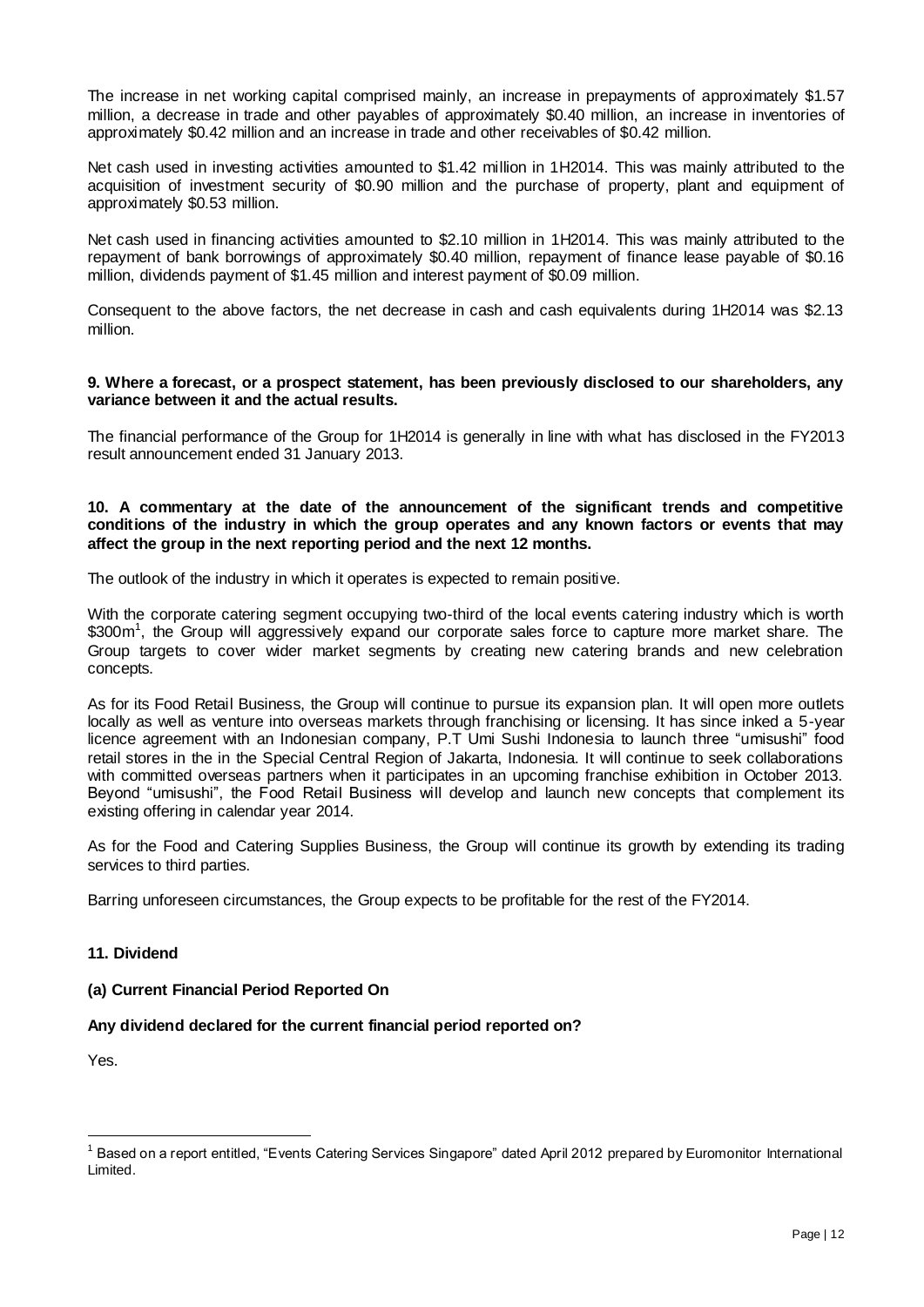## **(b) (i) Amount per share**

- 1.16 Singapore cents per share.
- **(ii) Corresponding Period of the Immediately Preceding Financial Year**

Yes.

**(c) Whether the dividend is before tax, net of tax or tax exempt. If before tax or net of tax, state the tax rate and the country where the dividend is derived. (If the dividend is not taxable in the hands of shareholders, this must be stated).**

The dividend is tax exempt.

## **(d) The date the dividend is payable**

To be announced at a later date.

## **(e) Books closure date**

Notice will be given at a later date on the closure of the Share Transfer Books and Register of Members of the Company to determine members' entitlement to the dividend.

## **12. If no dividend has been declared/recommended, a statement to that effect**

Not applicable.

## **13. Interested person transactions**

| Name of interested person           | Aggregate value of all interested<br>person transactions during the<br>financial year under review<br>(excluding transactions less than<br>\$100,000 and transactions<br>conducted under shareholders'<br>mandate pursuant to Rule 920) | Aggregate value of all<br>interested person transactions<br>conducted under shareholders'<br>mandate pursuant to Rule 920<br>(excluding transactions less<br>than \$100,000) |
|-------------------------------------|-----------------------------------------------------------------------------------------------------------------------------------------------------------------------------------------------------------------------------------------|------------------------------------------------------------------------------------------------------------------------------------------------------------------------------|
|                                     |                                                                                                                                                                                                                                         |                                                                                                                                                                              |
|                                     | \$'000                                                                                                                                                                                                                                  | \$'000                                                                                                                                                                       |
| Neo Kah Kiat                        |                                                                                                                                                                                                                                         |                                                                                                                                                                              |
| <b>GUI Solutions Pte Ltd</b><br>(i) |                                                                                                                                                                                                                                         |                                                                                                                                                                              |
| Cost of goods and services          |                                                                                                                                                                                                                                         |                                                                                                                                                                              |
| purchased                           | 89                                                                                                                                                                                                                                      |                                                                                                                                                                              |
|                                     |                                                                                                                                                                                                                                         |                                                                                                                                                                              |
| (ii) Perdure Technology Pte Ltd -   |                                                                                                                                                                                                                                         |                                                                                                                                                                              |
| Cost of goods and services          |                                                                                                                                                                                                                                         |                                                                                                                                                                              |
| purchased                           | 13                                                                                                                                                                                                                                      |                                                                                                                                                                              |
| Rental and utilities income         | 19                                                                                                                                                                                                                                      |                                                                                                                                                                              |
| Printing and stationery             | 3                                                                                                                                                                                                                                       |                                                                                                                                                                              |
|                                     |                                                                                                                                                                                                                                         |                                                                                                                                                                              |
| (iii) Office premise lease expense  | 42                                                                                                                                                                                                                                      |                                                                                                                                                                              |
|                                     |                                                                                                                                                                                                                                         |                                                                                                                                                                              |
| Neo Kah Kiat and Liew Oi Peng       |                                                                                                                                                                                                                                         |                                                                                                                                                                              |
| Office premise lease expense<br>(i) | 135                                                                                                                                                                                                                                     |                                                                                                                                                                              |
|                                     |                                                                                                                                                                                                                                         |                                                                                                                                                                              |
| Twinkle Investment Pte Ltd<br>(iii) |                                                                                                                                                                                                                                         |                                                                                                                                                                              |
| Office premise lease expense        | 42                                                                                                                                                                                                                                      |                                                                                                                                                                              |
| Rental of yacht                     | 26                                                                                                                                                                                                                                      |                                                                                                                                                                              |